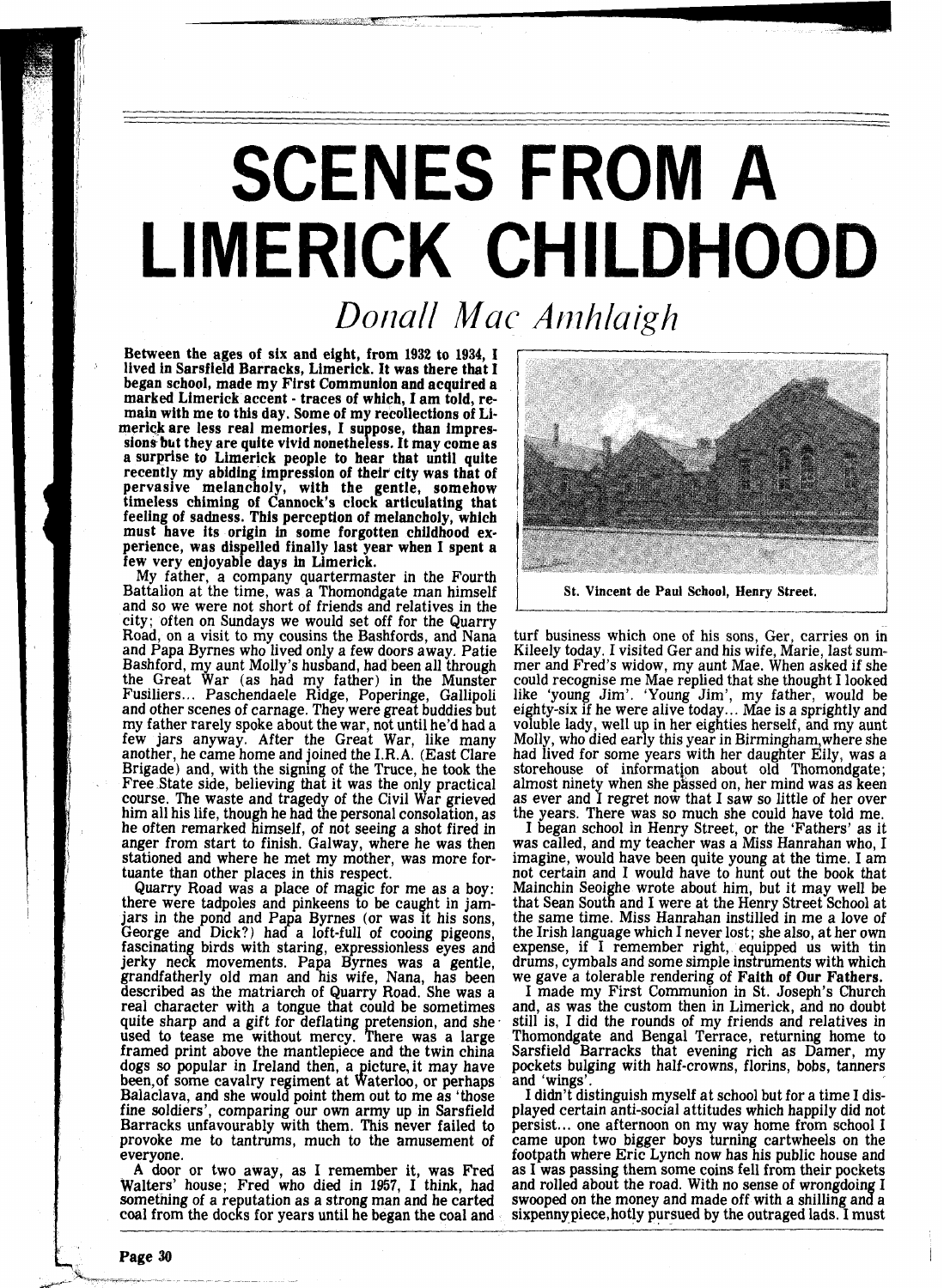have had some potential as a runner then for they never caught up with me and abandoned the chase before I reached the barrack gates; greed rather than any sense of guilt made me keep quiet about my acquisition until that night when, in the tin bath tub before the glowing range, my mother prised the one-and-six from my grubby little palm. The father was called to witness my villainy; he lectured me at some length on the sin of theft and then took off for the sergeant's mess with the confiscated money. Eighteen pence would have bought a couple of pints, no doubt, in those days...

pints, no doubt, in those days...<br>
I committed a rather more grievous offence after this.<br>
There was a shop on Barrack Hill where we 'dealt' - paid<br>
for our purchases by the week or the menth it may be<br> for our purchases by the week or the month, it may have been - and, as my mother was unwell for a number of weeks, a lot of the shopping was entrusted to me. I soon realised the possibilities of the credit facilities and along with the items of grocery I began treating myself to strips of Black Jack and a brand of toffee called NKM ('Enkame' in the local dialect), to name only two of my favourite confections. It must have been around Easter then for there were chocolate eggs on sale too, a mouthwatering variety set in a kind of edible nest with a bright yellow chick on top; there was also a mineral drink called 010 which I quickly became partial to, and so the bill began to mount frighteningly. Why the shopkeeper didn't<br>tumble to my little game I can't imagine but I think that I managed to convince her on one occasion that my parents sanctioned all this indulgence. But, not content with treating myself, I soon extended the bounty to some of the other barrack kids (only two of their names remain with me now - Sean Edge, who lived in the married quarters block where we lived, and Dick Crean,whose father was the Commanding Officer in Sarsfield). So we chewed NKM toffees and Black Jacks in some remote corner of the barracks and washed them down with bottles of 010, and to Sean Edge's practical suggestion that we return the Olo bottles and claim the  $(half-penny?)$  deposit, Dick Crean replied that in the best circles, at hunt balls and the likes, glasses were always smashed after the toast! Thus the 010 bottles were dashed against the barrack wall in the profligate manner of the Old Gentry, and by the time my deceit was uncovered the bill was a couple of pounds in excess of what it should have been... how the La kept his hands off me I'll never know, for like many a man who was fond of a jar he was a great advocate of thrift in household matters. He did, however, christen me the '010 Merchant', a title I found an irksome reminder of

As in every town in Ireland, there must have been a lot of hardship in Limerick in the early 'thirties but army of hardship in Limerick in the early 'thirties but army families were spared the worst of it and Sarsfield Barracks was quite a good place to grow up in. There was a green field for hurling, dug-outs and shelters in which to

play, holes and corners that were all the more fun to explore for being 'out of bounds'. I remember the Volunteer Force with their ridiculous comic-opera uniform and the derision they evoked among regular soliders; I also from Renmore Barracks, Galway, and the huge amusement they caused among themselves in Irish; we were a very parochial people in those days. The Irish speakers were referred to as 'Taw Shaws' in Sarsfield (not 'Ta Ses. as in other places) and they were the subject of as much comment as if they had been a contingent of the Russian Army. Some of them, to be sure, were rough diamonds and displayed some of the less attractive characteristics of rural Ireland: I often heard my father tell how one of them, strolling down O'Connell Street and seeing a prosperous-looking lady with a pekinese dog on a lead,<br>bent down, picked up the unfortunate dog, and threw it bent down, picked up the unfortunate dog, and threw it across the road! I had lived in Galway before this and heard Irish spoken naturally by the older people in my mother's village and so I felt quite an affinity with the Cead Cath men - I was to spend three years in that battalion later on - but their Irish was much too racy and idiomatic for me at the time.

Despite the poverty in the Ireland of the early 1930s, it must have been a measure of our relative prosperity that my mother could afford a half-crown to bring in an Irishspeaking girl who lived in the city to teach me for an hour or so every week. Who the girl was I have no idea now but if she is alive she would be no more than sixty, at the most, today. An unemployed or a poorly-paid worker would not have been able to afford such extravagance in those times and neither, to be fair, could you blame him if he did not see the necessity of making his children

learn the language.<br>Thrift was a necessary virtue in those times and very<br>little clothes were bought for us off the peg; my mother could run up little shirts and trousers on an old rattling Singer sewing machine and I remember her taking myself and my younger brother Kevin to have coats made for us by a dressmaker somewhere in one of the more dilapidated areas of the city. The lady had a little daughter called Breda, confined to a wheelchair, a wistful-looking, delicate child who would talk with us eagerly whenever we were brought along for a fitting. Another stray memory is of having my hair cut by a barber somewhere near the railway station; the barber, that day, must have had a jar too many for he was making heavy work of the short back-and-sides and the next thing I knew he fell, overturning the high chair I was perched on... My mother rescued me and fled, and the poor barber was at the loss of a customer.

The haunting smell of spices, dried fruit and bacon in Fitt's grocery shop (now sadly gone); the delight of watching the caged ferrets in the market, with their



**Thomondgate "of social joys".**